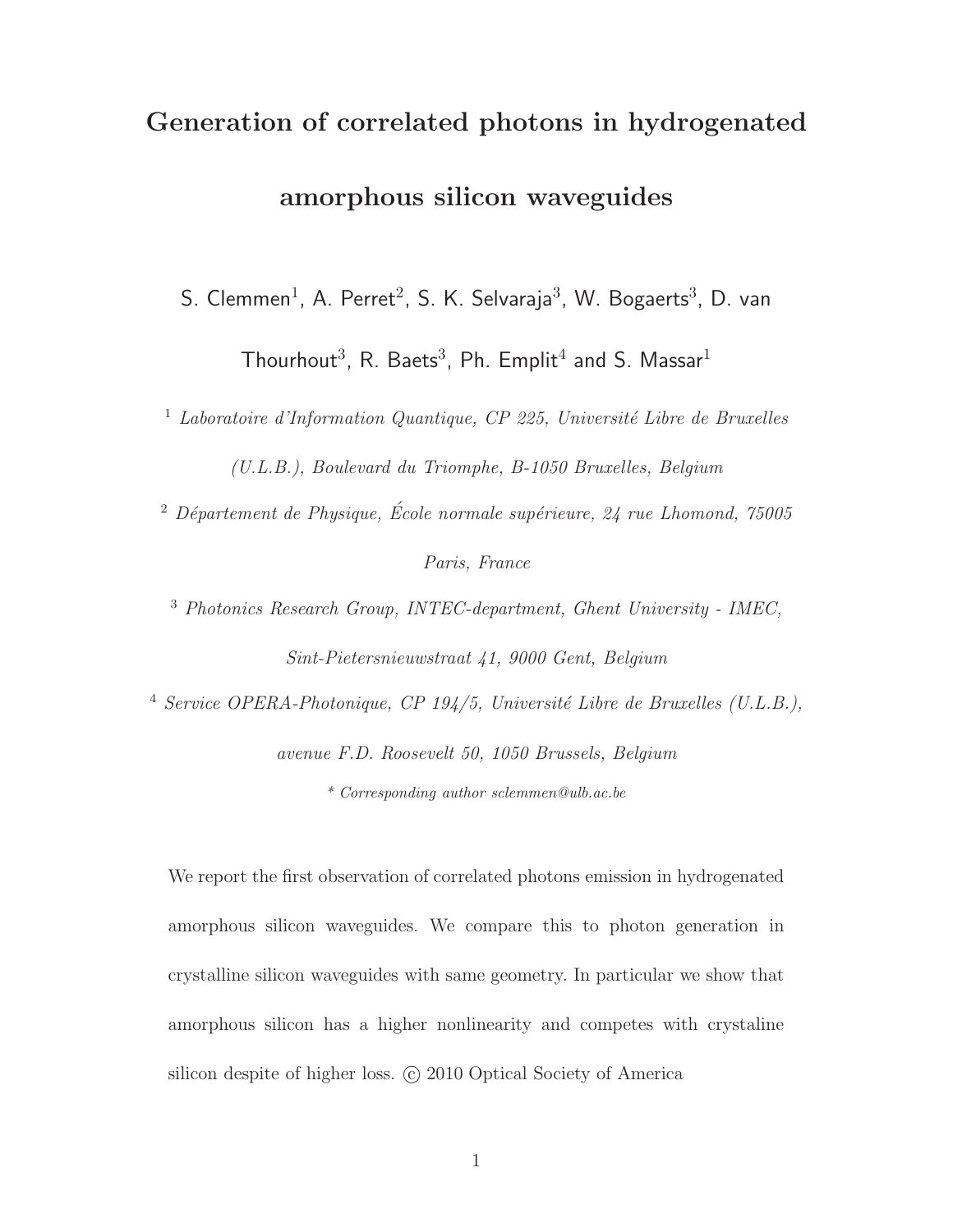OCIS codes: (270.0270) Quantum optics; (190.4390) Nonlinear optics, integrated optics; (190.4380) Nonlinear optics, four-wave mixing

### 1. Introduction

The traditional way of producing photon pairs is based on parametric downconversion in optical materials with a  $\chi^{(2)}$  nonlinearity. Nevertheless, over the past decade there has been increasing interest in photon pair generation based on four-wave mixing (FWM). The latter types of sources were initially demonstrated in standard optical fibers [1] and microstructured fibers [2]. However, except when special precautions are taken, such as cooling the fibers, these fiber sources suffer from high noise level due to Raman scattering. More recently, photon pair sources based on FWM in crystalline silicon (c-Si) nanophotonic waveguides have been reported  $[3–7]$ . A priori, in this case, one would expect c-Si souce of pairs to be noise-free, as there is negligible Raman gain in bulk silicon at the wavelength at which photon pairs are generated. However, a carefull study [7,8] shows that uncorrelated photons do constitute a source of noise in this case, but almost two orders of magnitude smaller than in the case of fibers. In parallel with the development of c-Si nanophotonics, the past years have seen the emergence of hydrogenated amorphous-silicon (a-Si:H) nanophotonics. a-Si:H has a number of potential advantages with respect to c-Si, which justifies the current interest in this technology. First of all, the material properties of deposited a-Si:H can be tuned by adjusting the deposition parameters; this could affect Raman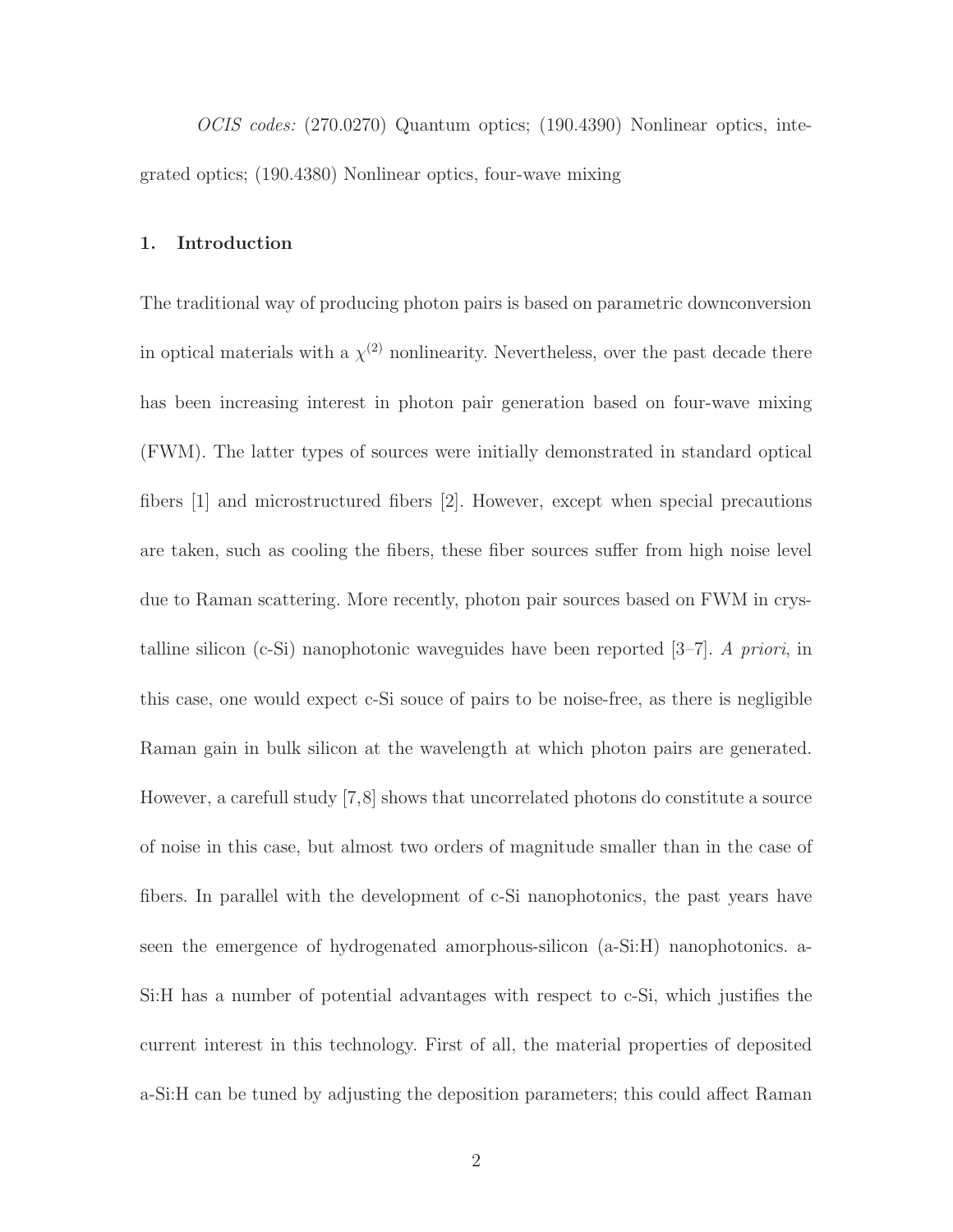scattering as well as the bandgap energy. These flexibilities make a-Si:H an attractive platform for nonlinear applications. Secondly, as a-Si:H can be deposited at relatively low temperatures, it could be deposited on many different substrates while keeping compatibility with the CMOS process. Furthermore, a-Si:H waveguides can be stacked into 3-dimensional optical circuits, whereas c-Si waveguides are restricted to planar architectures. Finally, a-Si:H waveguides can now be manufactured with losses comparable to c-Si waveguides [9]. As a-Si:H waveguides, have typically the same size as c-Si waveguides, and as a-Si:H material has  $\chi^{(3)}$  nonlinearity comparable to c-Si [10, 11], the efficiency of the photon pair generation process should be comparable in both structures, and both c-Si and a-Si:H waveguides appear to be potentially attractive sources of photon pairs. In the present work we report the first observation of photon pair generation in a-Si:H nanophotonic waveguides at telecommunication wavelengths. In particular, we carry out a comparison between the rate of of photon pair generation in c-Si and a-Si:H waveguides.

# 2. Sample preparation and Experimental setup

The silicon waveguides used in the present experiment were fabricated on a silicon wafer with 220 nm thick a-Si:H on top of 2000 nm of  $SiO<sub>2</sub>$ . Amorphous silicon was deposited using low temperature (300◦C) plasma enhanced chemical vapor deposition process on top of 2  $\mu$ m SiO<sub>2</sub> layer [9]. After the a-Si:H layer deposition phase, single mode 500 nm wide and 11.2 mm long waveguides were defined using 193 nm optical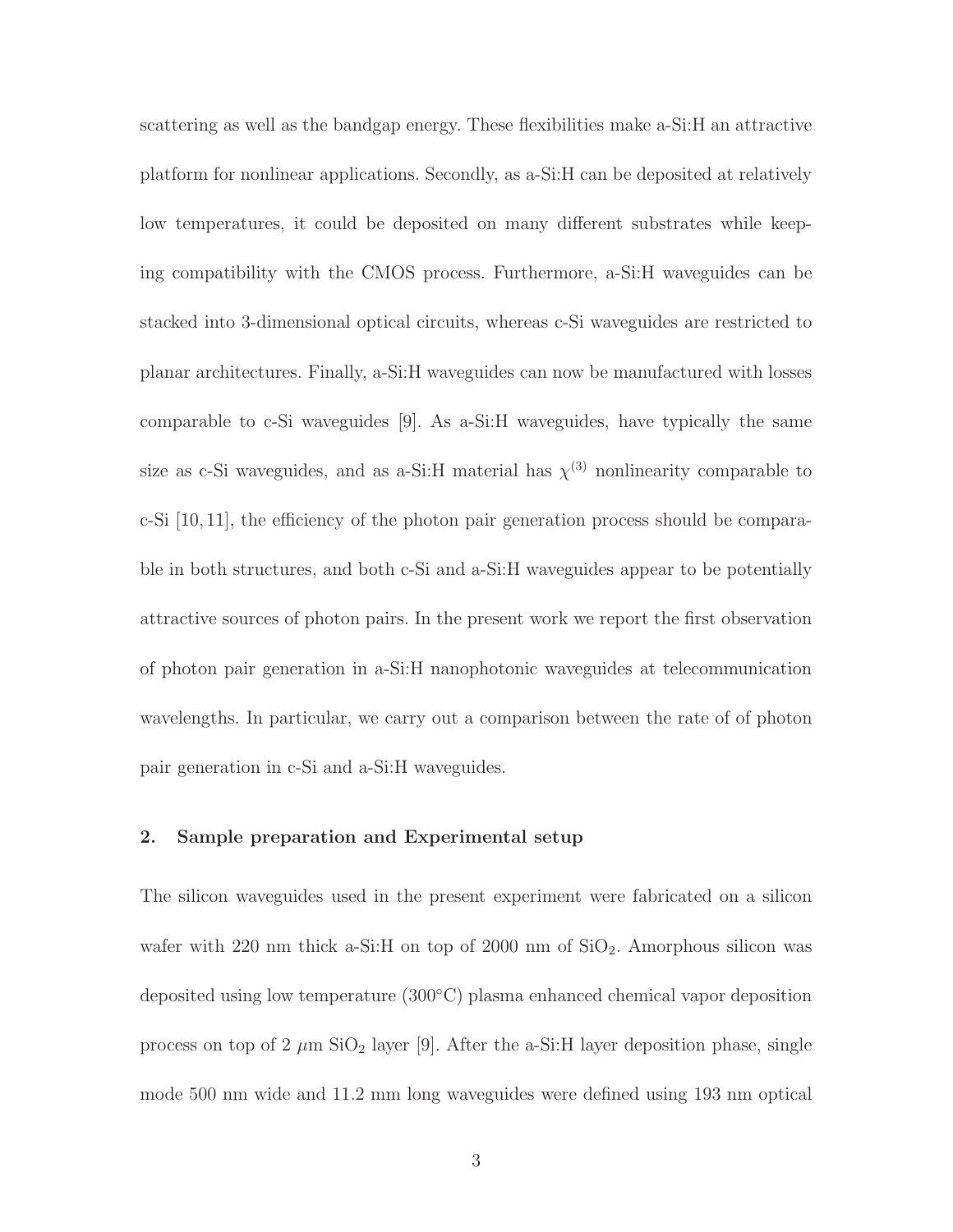lithography and dry etching [12]. Identical grating couplers were defined for in- and out-light-coupling. On the other hand, waveguides made of crystaline silicon were fabricated with same section on top of a 2  $\mu$ m layer of SiO<sub>2</sub>. Measurements made for amorphous (resp. crystalline) silicon waveguides revealed in/out-coupling losses around  $8 \pm 1$  dB (resp.  $6 \pm 0.5$  dB) and propagation loss around  $4.5 \pm 0.5$  dB (resp.  $2.5 \pm 0.5$  dB).

The experimental setup relies on a coincidence measurement which is depicted in Fig. 1. Photon pairs are generated while pumping the waveguides with a CW-beam at telecom wavelength. The power of the pump beam can be adjusted with a tunable attenuator so that for 0 dB attenuation, the power before incoupling is 10 mW. A bandpass filter (BPF) ensures absolute darkness at Stokes and anti-Stokes frequencies. This BPF is made of fiber bragg gratings, circulators and commercial DWDM add & drop filters (100 GHz on ITU grid and centered at 1539.8 nm). Overall, the BPF provides extinction greater than 150 dB outside of the pump band 1538.9-1540.6 nm (pump band). Last DWDM filter of the BP has a short pigtail (10 cm) to limit Raman scattering in the fiber.

Correlated pairs are exhibited by deterministically splitting the photon pairs and optically delaying one of the photons. A first demultiplexer separated the pump beam from the pairs. A second demultiplexer selects two spectral band : Stokes from 1541.5 to 1558.5 nm and anti-Stokes band from 1523 to 1538.5 nm. Photons are detected thanks to superconducting single photon detectors (from Scontel) cooled down to  $1.8\pm$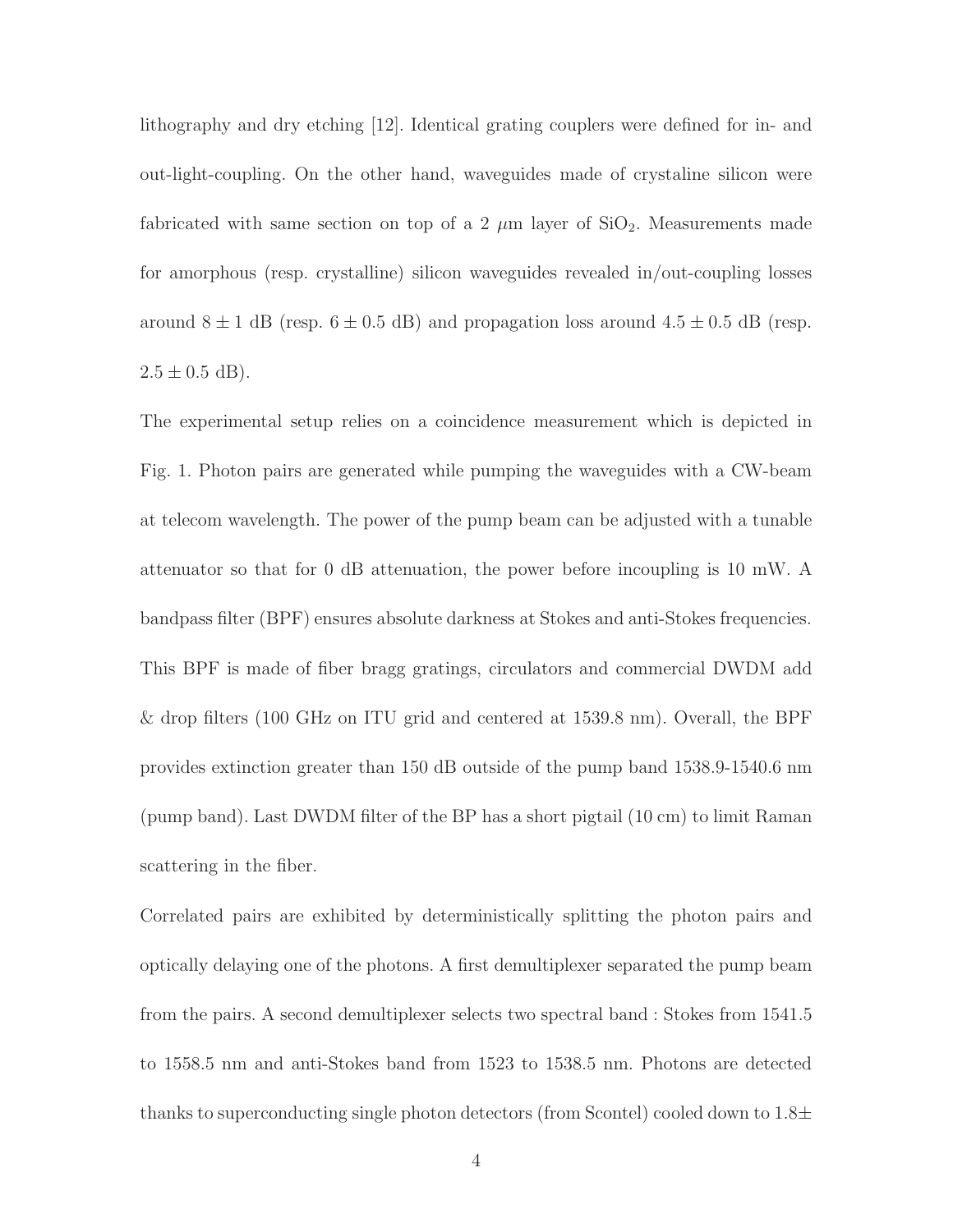

Fig. 1. (Color online) Coincidences measurement : laser : pumping CW-beam at 1539.8 nm amplified by an EDFA; Atn : tunable attenuator; pc : polarization controller; bpf : bandpass filter centered at pump wavelength; ff : switch miror, col : collimation package; P-meter : power meter; dmux1 : demultiplexer add & drop filter for the pump band; bbf : bandblock filter; dmux2 : Stokes/anti-Stokes selector; sspd : superconductor single photon detectors; tdc : time-todigital converter provides a result which is a histogram.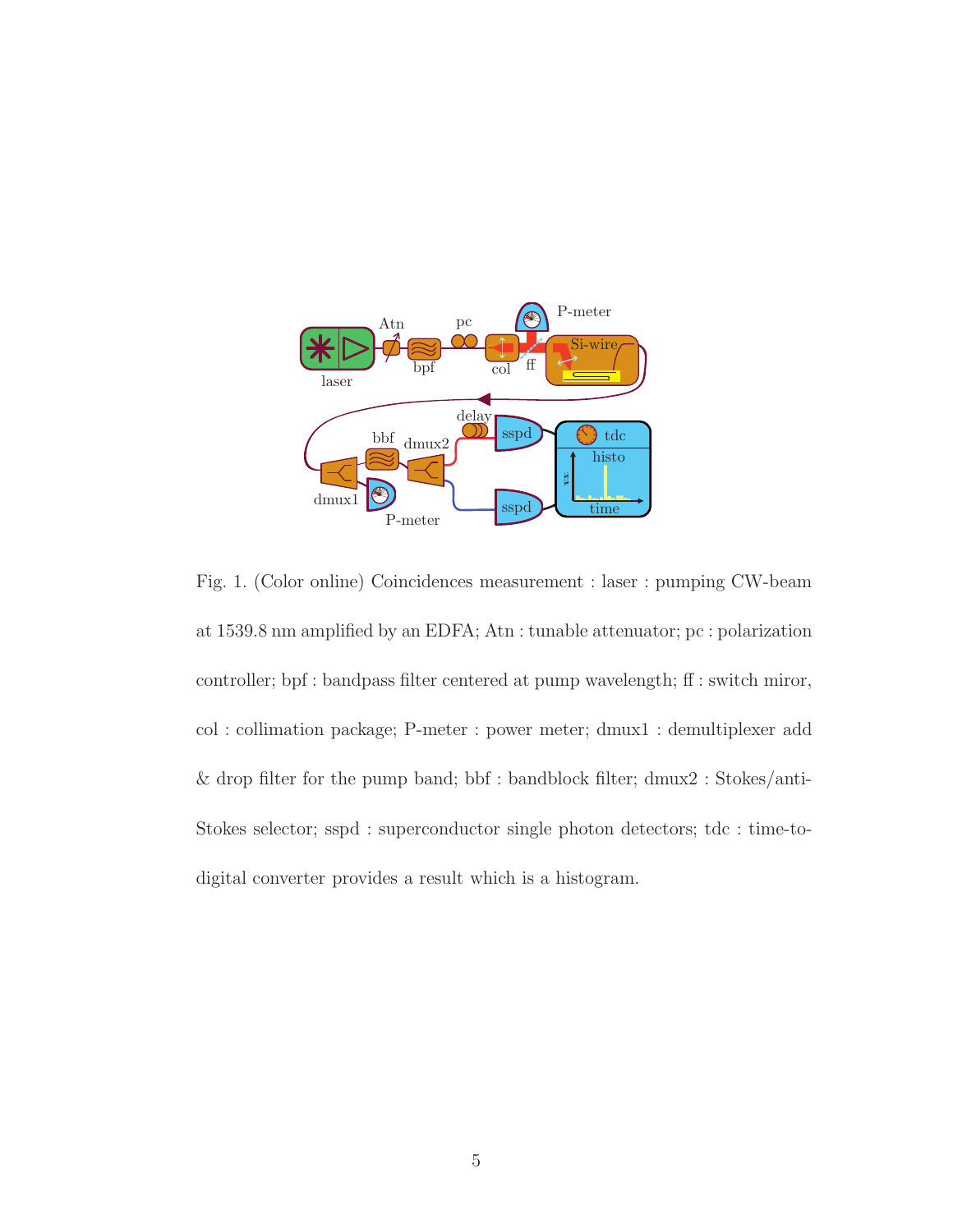0.1 K; efficiencies of detectors are  $6.1 \pm 0.1\%$  and  $5 \pm 1\%$  [15] while dark counts are  $80 \pm$ 20 Hz and  $25\pm12$  Hz. The time difference between both detections is measured with a time-to-digital converter (TDC - Agilent Acquiris system) so that the entire detection system can resolve coincidences with 80 ps resolution (fwhm of a coincidence peak). TDC system collects all events, including single detection events, and sends them to a computer. This limits the rate at which coincidences can be measured by the TDC system and requires thus a calibration of the system for obtaining an absolute rate of coincidences. Furthermore, the absolute flux at anti-Stokes frequency is measured by replacing the Time-to-digital convertor by an auxiliary counter. Stokes and anti-Stokes bands are chosen so that the pair flux is spectrally flat over the selected bandwidth. Indeed theory predicts that the pair flux is given by a sinc function which is flat for low values of its argument :

$$
\Phi = \frac{1}{2\pi} \int_{\Delta\omega} \left| \gamma P L \operatorname{sinc} \left[ L \left( \frac{(\beta_2 \omega^2)^2}{4} + \beta_2 \omega^2 \gamma P \right)^{1/2} \right] \right|^2 d\omega \tag{1}
$$

where  $\gamma$  is the third order nonlinearity coefficient of the waveguide (around 200 W<sup>-1</sup>m<sup>-1</sup> for c-Si),  $\beta_2$  is the group velocity dispersion parameter of the waveguide (around  $-1 \text{ ps}^2 \text{m}^{-1}$  for waveguide section),  $\Delta \omega$  is the bandwidth of the demultiplexer used to collect Stokes and anti-Stokes photons, P is the pump power in the waveguide, and L is waveguide's length.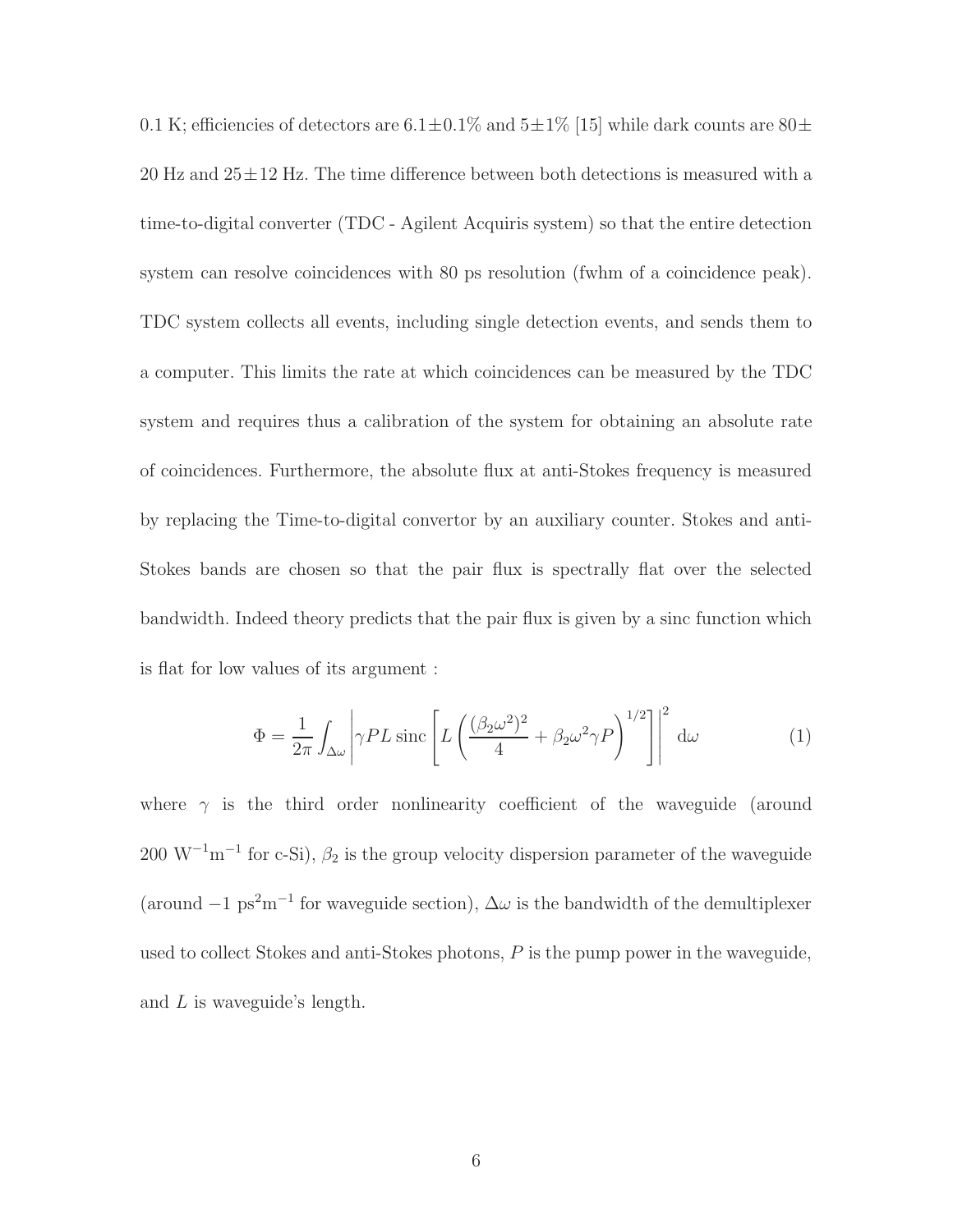

Fig. 2. (Color online) Detected coincidence rate versus pump power before incoupling in the c-Si waveguide (blue, top curve) and in the a-Si:H waveguide (red, bottom curve). Error bars come from Poisson statistics. Regression curves are quadratic fits following Eq. 1.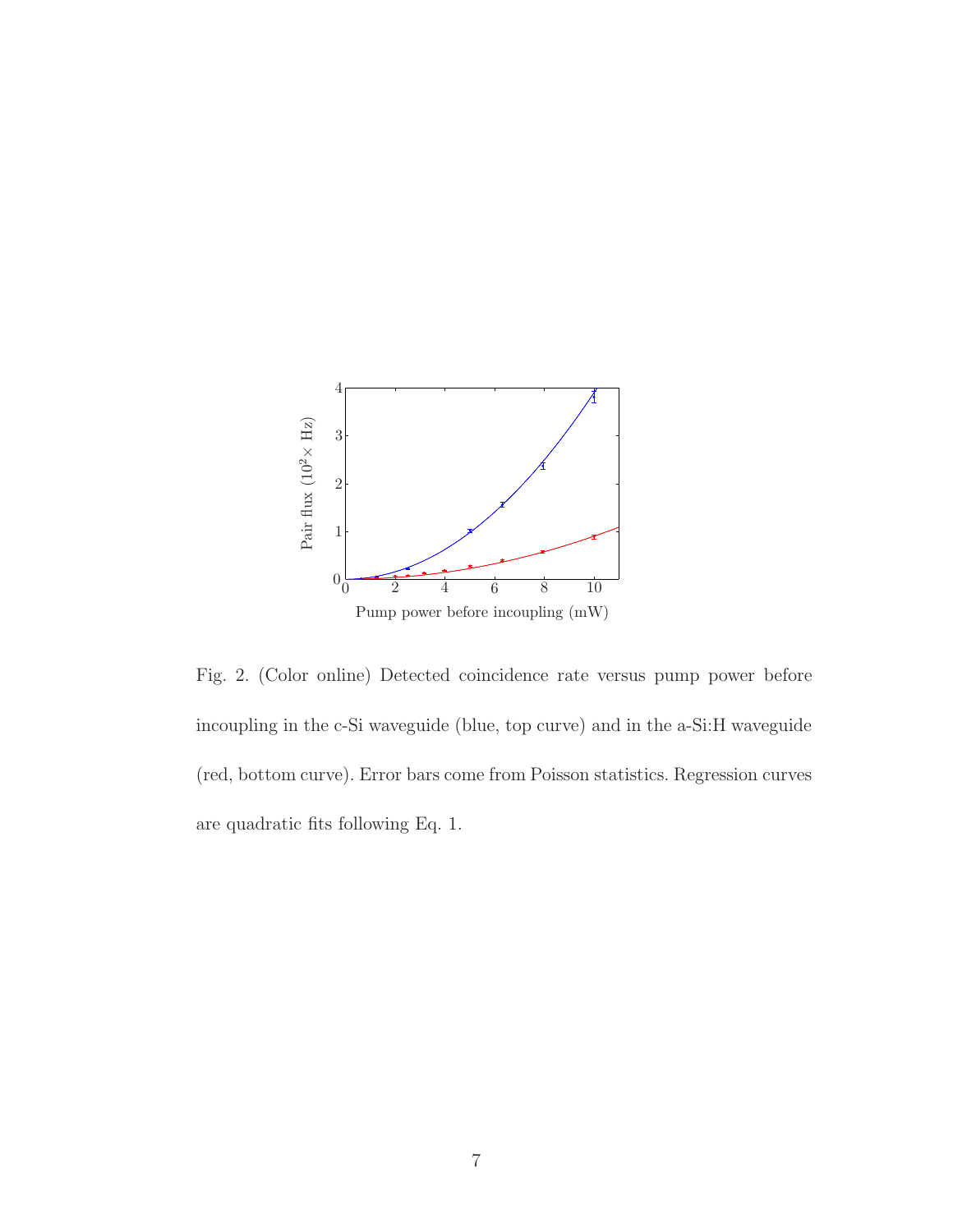#### 3. Results

Comparison of pair fluxes generated in a-Si:H and c-Si in presented in Fig. 2. As expected, the pair flux  $\Phi$  grows quadratically with pump power P. We also expected that the pair flux generated in a-Si:H silicon is lower than in c-Si because of higher propagation and in-coupling loss. As in-coupling loss is around 2 dB higher, we would expect photon pair generation efficiency to be reduced by 60% in comparison to efficiency in c-Si. Furthermore, propagation loss and out-coupling loss are both 2 dB higher too, that would result in another reduction by  $84\%$  (-8 dB) of the detected coincidences. Overall, those additional losses should reduce detection rate by 95% for a given input power. Fig. 2 indicates the photon pair generation is around four times lower in the amorphous silicon waveguide in comparison to c-Si waveguide. This implies a Kerr nonlinearity coefficient in a-Si:H higher by a factor 2.2. This is very close to result obtained by self phase modulation [13] and also compatible with a recent study in similar waveguides [11]. Because of higher propagation loss, the figure of merit is certainly worse than in c-Si. This is confirmed by Fig. 3 that shows comparison of coincidences to accidental ratio (CAR) for c-Si and a-Si:H. We find a reduction of CAR by up to one order of magnitude. In Fig. 3, dark counts are so low that the main sources of accidental coincidences are either broken pairs or noise from the source itself. Fig. 4 compares the fluxes generated in a-Si:H and c-Si in anti-Stokes band. The higher flux generated in a-Si:H waveguide despite higher propagation loss clearly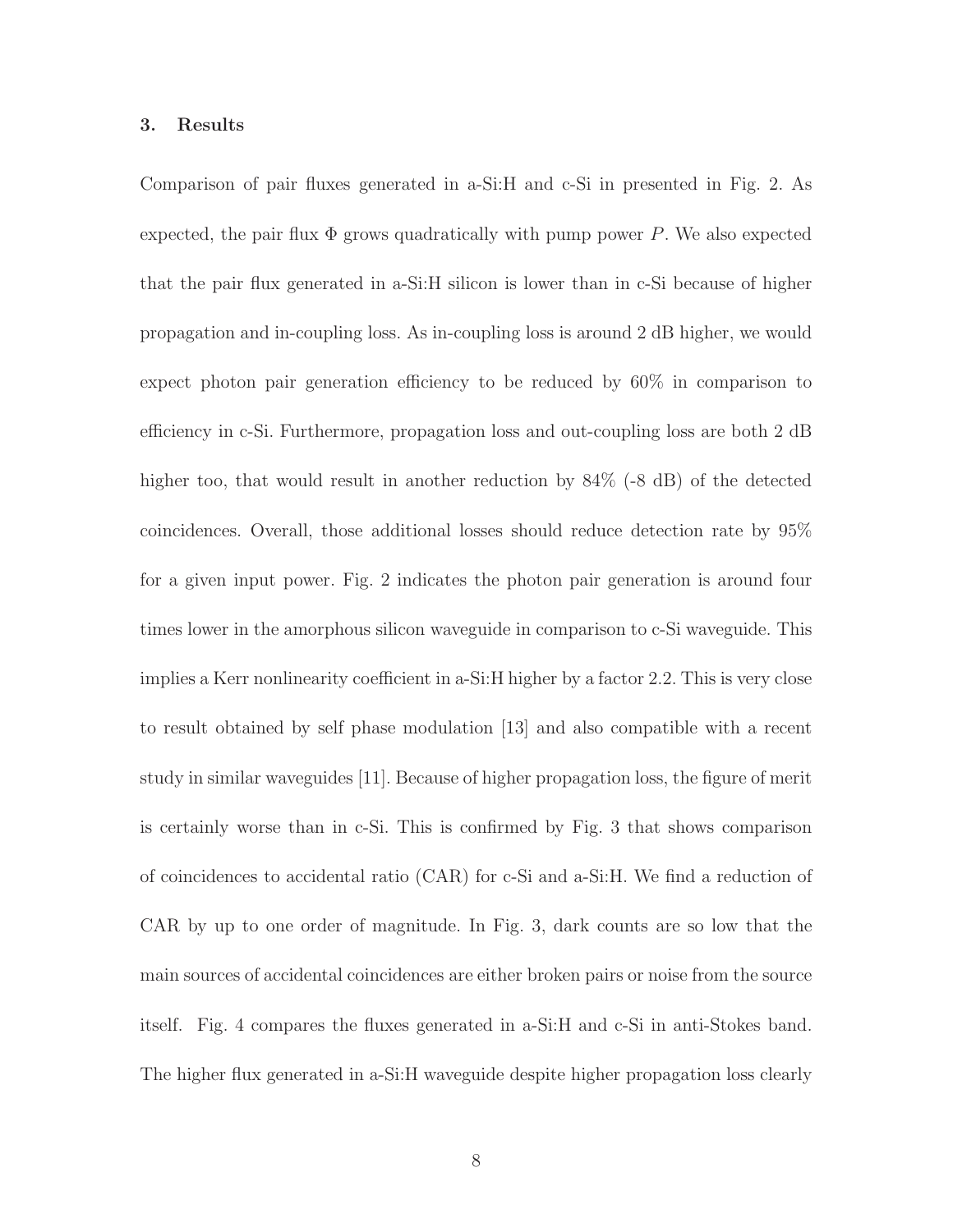

Fig. 3. (Color online) Coincidences-to-accidental detections ratio (CAR) versus the measured pair flux in the a-Si:H waveguide (red, bottom curve) and in the c-Si waveguide (blue, top curve). A-si:H exhibits a reduction by almost one order of magnitude of CAR. Error bars come from strandard error on Poisson statistic.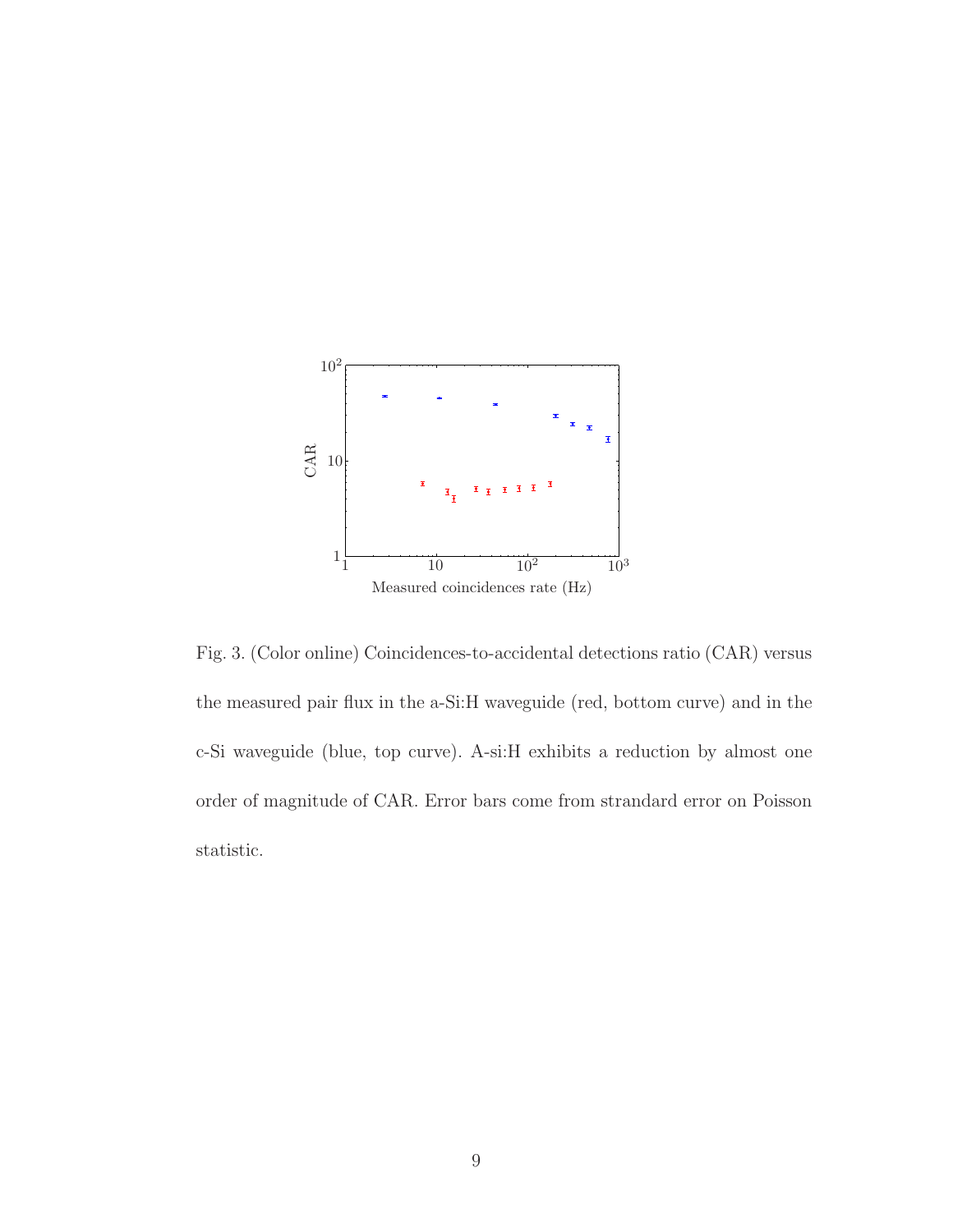

Fig. 4. (Color online) Measured photon flux versus input power in a-Si:H (red, top curve) and c-Si (blue, bottom curve) in the anti-Stokes band. The flux generated is slightly higher in a-Si:H despite higher propagation and coupling losses. Error bars come from strandard error on Poisson statistics.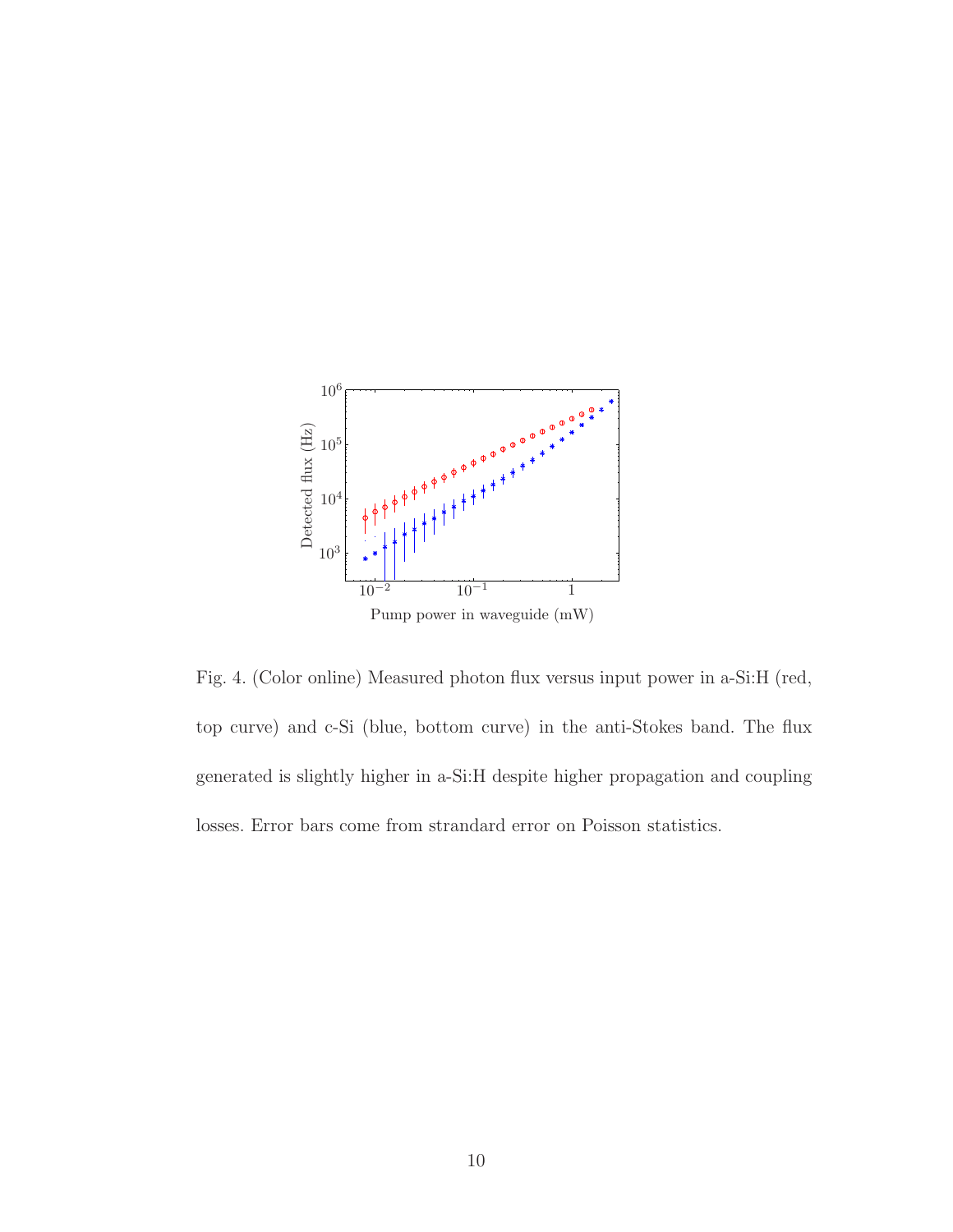indicates either a higher nonlinearity or a higher source of noise, or both. Elsewhere [8] we study the origin of the weak noise that arises in c-Si and demonstrated that this noise is not due to carrier dynamics but is related to a thermal population of phonons, probably Raman scattering. In a-Si:H, this noise source could be enhanced because of a broader Raman resonance as it was demonstrated in porous Si [14]. Note that we are able to observe and quantify the noise in Fig. 3 because we operate in a CW regime, collect Stokes and anti-Stokes photons in a wide spectral band  $(\pm 15 \text{ nm})$ , and use detectors with very low dark count rates.

# 4. Conclusion

We have shown that amorphous silicon, as well as crystalline silicon, nanophotonics is an interesting plateforms for quantum optics as it provides efficient and low noise source of photon pairs. We have observed that amorphous silicon has a higher Kerr nonlinearity than c-Si but also suffer from higher loss which results in an overall efficiency which is not as good as in c-Si. Nevertheless, a-Si:H is more versatile, as it can be deposited on many substrates while keeping compatibility with CMOS process, and as it allows for 3-dimensional architectures. This would certainly eases integration with other components required for Linear Optics Quantum Computer (like detectors) while keeping mechanical stability and straightforward combination with linear components (interferometers, filters, beam splitters, ...).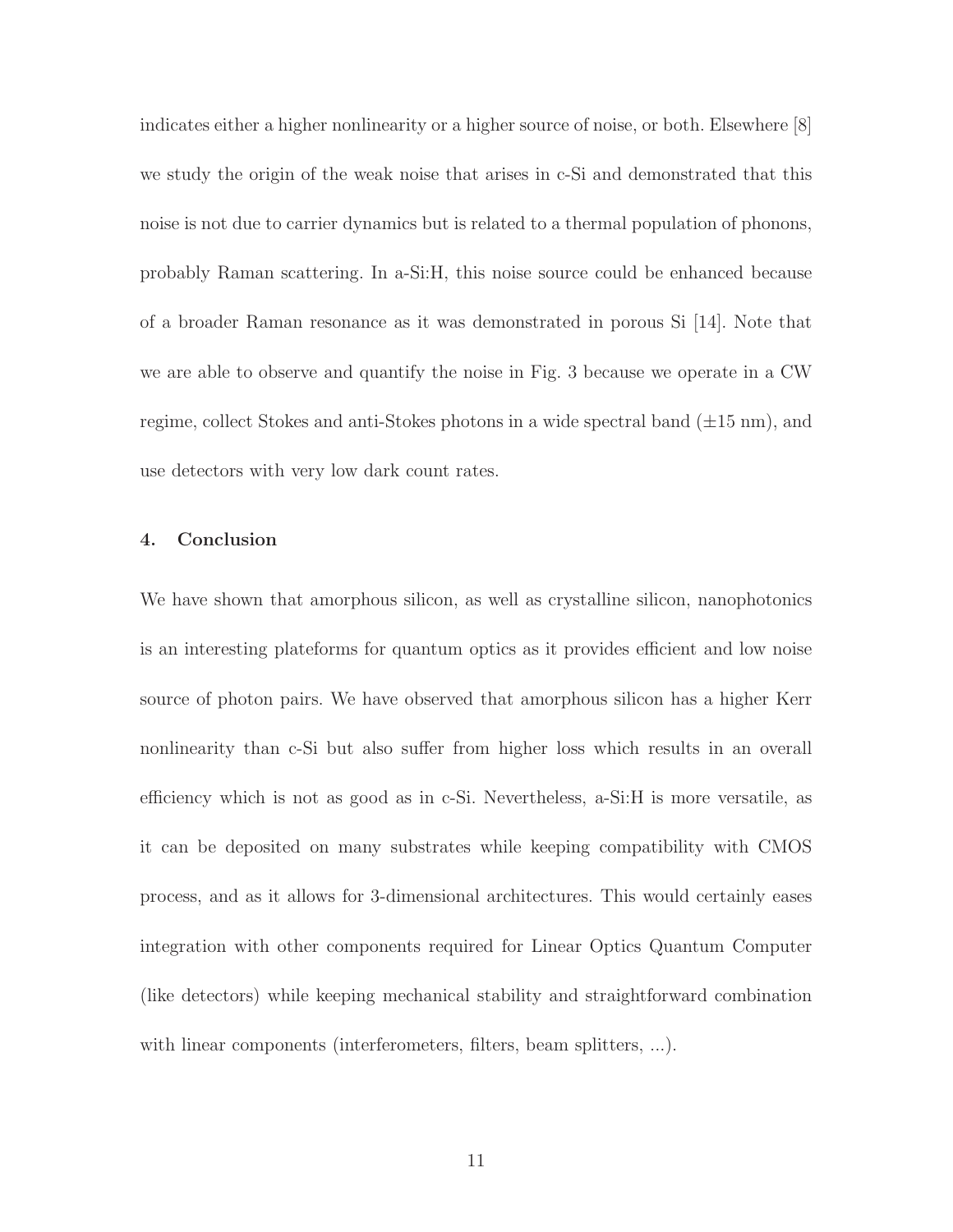# Acknowledgments

We acknowledge the support of the Fonds pour la formation  $\hat{a}$  la Recherche dans l'Industrie et dans l'Agriculture (FRIA, Belgium), of the Interuniversity Attraction Poles Photonics@be Programme (Belgian Science Policy) under grant IAP6-10. We thank Bart Kuyken for regular feedback about a-Si:H properties. Wim Bogaerts acknowledges the Flemish Research Foundation (FWO-Vlaanderen) for a postdoctoral fellowship.

## References

- 1. M. Fiorentino, P. L. Voss, J. E. Sharping, and P. Kumar, "All-fiber photonpair source for quantum communications," IEEE Photon. Technol. Lett. 14, 983 (2002).
- 2. J. Fulconis, O. Alibart, W. Wadsworth, P. Russell, and J. Rarity, "High brightness single mode source of correlated photon pairs using a photonic crystal fiber," Opt. Express 13, 7572-7582 (2005)
- 3. J. E. Sharping, K. F. Lee, M. A. Foster, A. C. Turner, B. S. Schmidt, M. Lipson, A. L. Gaeta, and P. Kumar, "Generation of correlated photons in nanoscale silicon waveguides," Opt. Express 14, 12388-12393 (2006),
- 4. H. Takesue, Y. Tokura, H. Fukuda, T. Tsuchizawa, T. Watanabe, K. Yamada, and S.-I. Itabashi, "Entanglement generation using silicon wire waveguide," Appl. Phys. Lett. 91, 201108 (2007).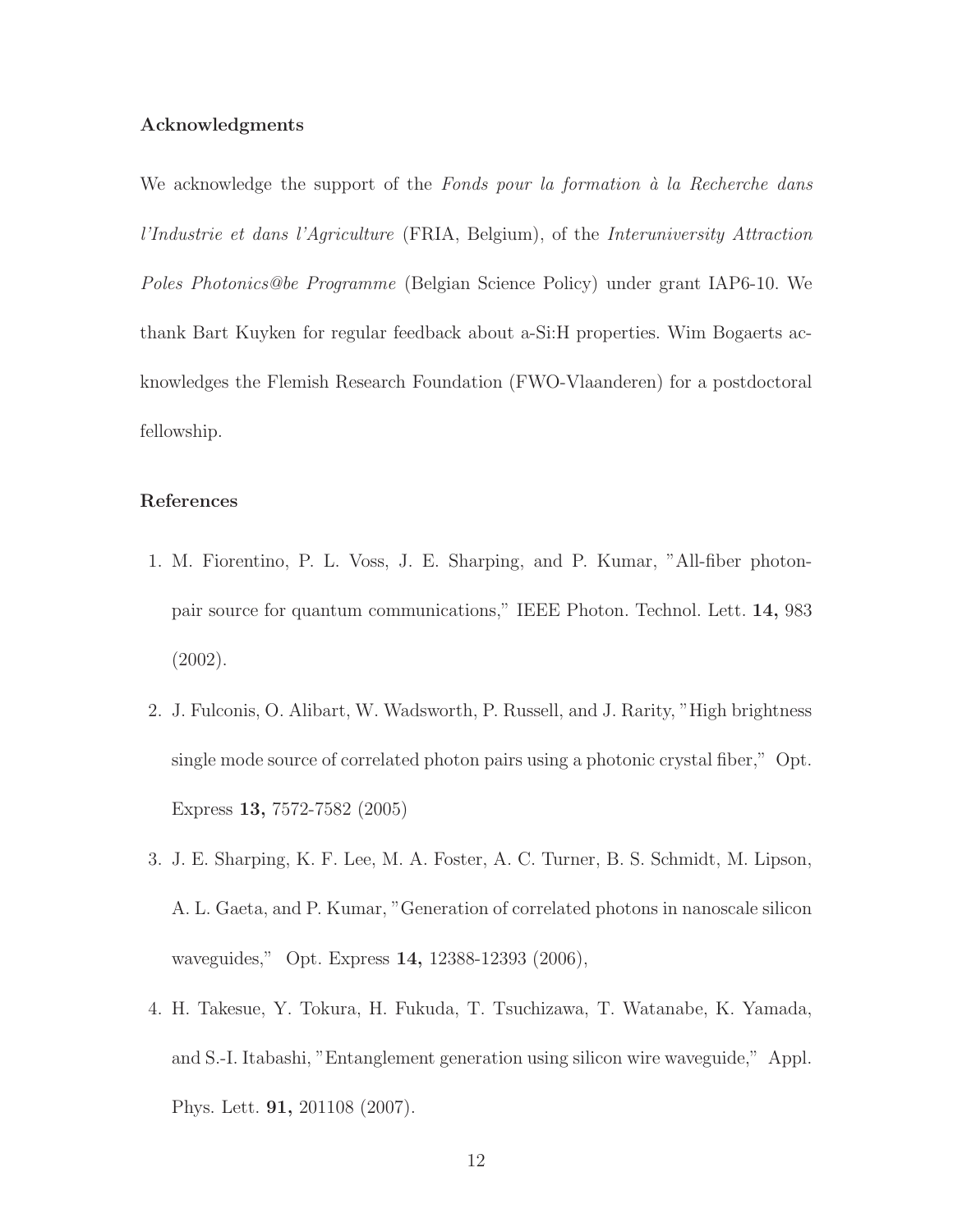- 5. H. Takesue, H. Fukuda, T. Tsuchizawa, T. Watanabe, K. Yamada, Y. Tokura, and S.-I. Itabashi, "Generation of polarization entangled photon pairs using silicon wire waveguide," Opt. Express 16, 5721-5727 (2008)
- 6. K.-I. Harada, H. Takesue, H. Fukuda, T. Tsuchizawa, T. Watanabe, K. Yamada, Y. Tokura, and S.-I. Itabashi, "Generation of high-purity entangled photon pairs using silicon wire waveguide," Opt. Express 16, 20368-20373 (2008)
- 7. S. Clemmen, K. Phan Huy, W. Bogaerts, R. G. Baets, Ph. Emplit, and S. Massar, "Continuous wave photon pair generation in silicon-on-insulator waveguides and ring resonators", Opt. Express 17, 16558–16570 (2009).
- 8. S. Clemmen et al, Laboratoire d'Information Quantique, CP 225, Université Libre de Bruxelles (U.L.B.), Boulevard du Triomphe, B-1050 Bruxelles, Belgium; preparing a manuscript to be called "Noise affecting photon pair generation in silicon waveguides"
- 9. S. K. Selvaraja, E. Sleeckx, M. Schaekers, W. Bogaerts, D. Van Thourhout, P. Dumon and R. Baets, "Low-loss amorphous silicon-on-insulator technology for photonic integrated circuitry", Optics Communications 282, 1767-1770 (2009).
- 10. Y. Shoji, T. Ogasawara, T. Kamei, Y. Sakakibara, S. Suda, K. Kintaka, H. Kawashima, M. Okano, T Hasama, H. Ishikawa, and M. Mori, "Ultrafast nonlinear effects in hydrogenated amorphous silicon wire waveguide", Opt. Express 18, 5668 (2010)